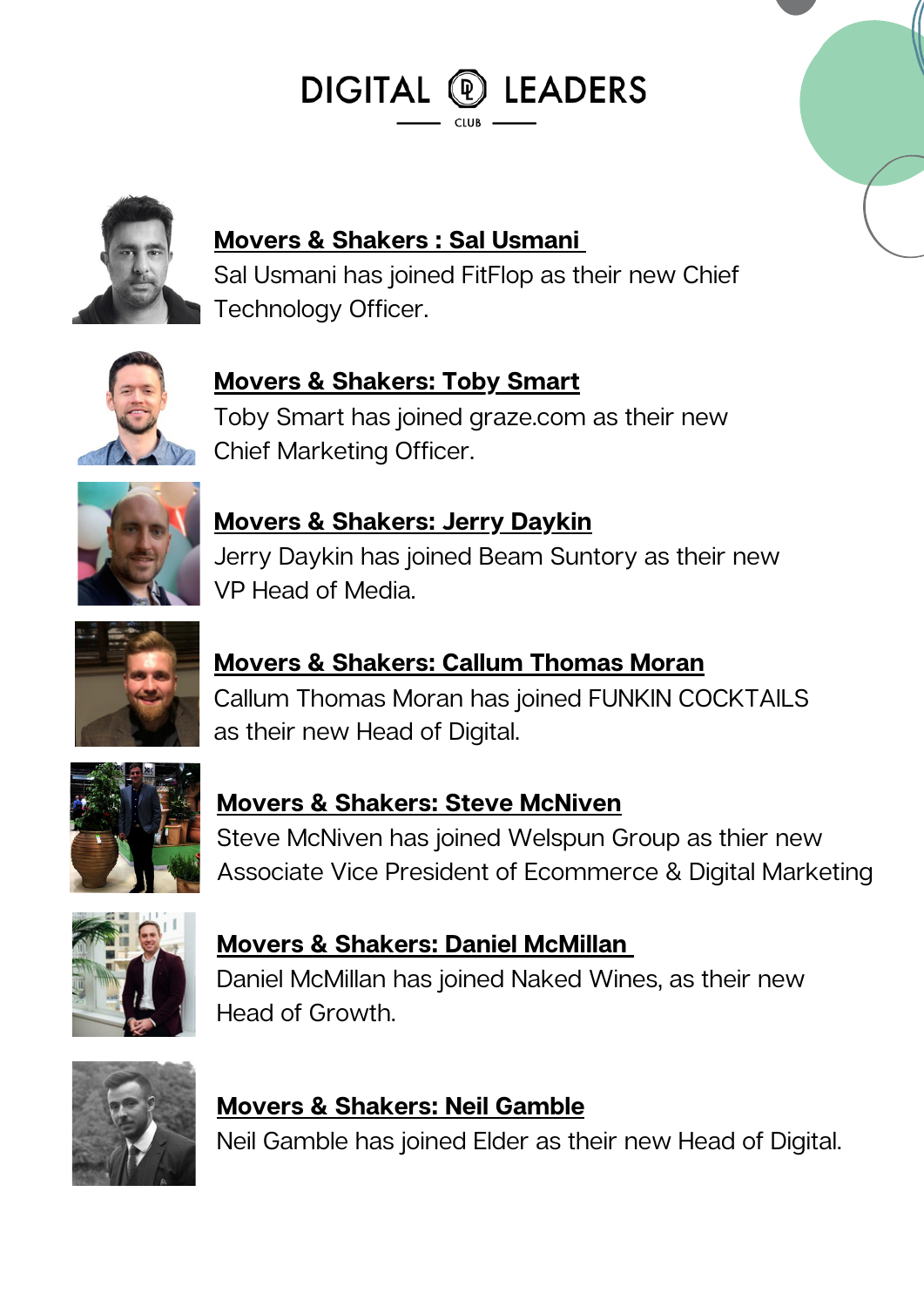# DIGITAL @ LEADERS



### **Movers & [Shakers:](https://www.linkedin.com/in/eleri-jones-03b39541/) Eleri Jones**

Eleri Jones has joined Nobody's Child as their new Head of Digital Marketing & Ecommerce.



#### **Movers & [Shakers:](https://www.linkedin.com/in/steven-wait-02973774/) Steven Wait**

Steven Wait has joined Oslam. as their new Director of Ecommerce.

# **New Member**



#### **[Ni](https://www.linkedin.com/in/georgina-drew-137b7014/?originalSubdomain=uk)na du [Celliee](https://www.linkedin.com/in/georgina-drew-137b7014/?originalSubdomain=uk) Muller**

Head of Markets and Campaign Planning at BoConcept A/S

# **Insights**

[Startups](https://www.linkedin.com/news/story/startups-aim-to-make-90-the-new-50-4684225/) aim to make 90 the new 50 Is a degree still worth the [money?](https://www.linkedin.com/news/story/is-a-degree-still-worth-the-money-5252204/) How [PizzaExpress](https://www.marketingweek.com/pizzaexpress-loyalty-omnichannel-experience/) is using loyalty to link its omnichannel experience How [Weetabix](https://www.marketingweek.com/masters-awards-weetabix/) sparked a national debate with 'Beanz on Bix' How digital strategy is building a better future for [construction](https://www.itpro.co.uk/software/digitisation/364111/how-digital-strategy-is-building-a-better-future-for-construction) Can the retail [industry](https://www.raconteur.net/hr/retail-bridge-digital-skills-gap/) bridge the digital skills gap?

## **News**

[Aeezo](https://www.digitalcameraworld.com/reviews/aeezo-9-inch-digital-photo-frame) 9-inch digital photo frame UK and Singapore sign new [innovative](https://www.gov.uk/government/news/uk-and-singapore-sign-new-innovative-digital-trade-deal) digital trade deal UK's £30M partnership with GSMA helping people in [humanitarian](https://www.gov.uk/government/news/uks-30m-partnership-with-gsma-helping-people-in-humanitarian-crises-with-mobile-and-digital-assistance) crises with mobile and digital assistance UK [Cabinet](https://www.cio.com/article/305643/cabinet-offices-cddo-hunts-for-new-chief-digital-officer.html) Office's CDDO hunts for new chief digital officer Digital Horizon to back eight [start-ups](https://www.growthbusiness.co.uk/digital-horizon-to-back-eight-start-ups-a-year-2560047/) a year